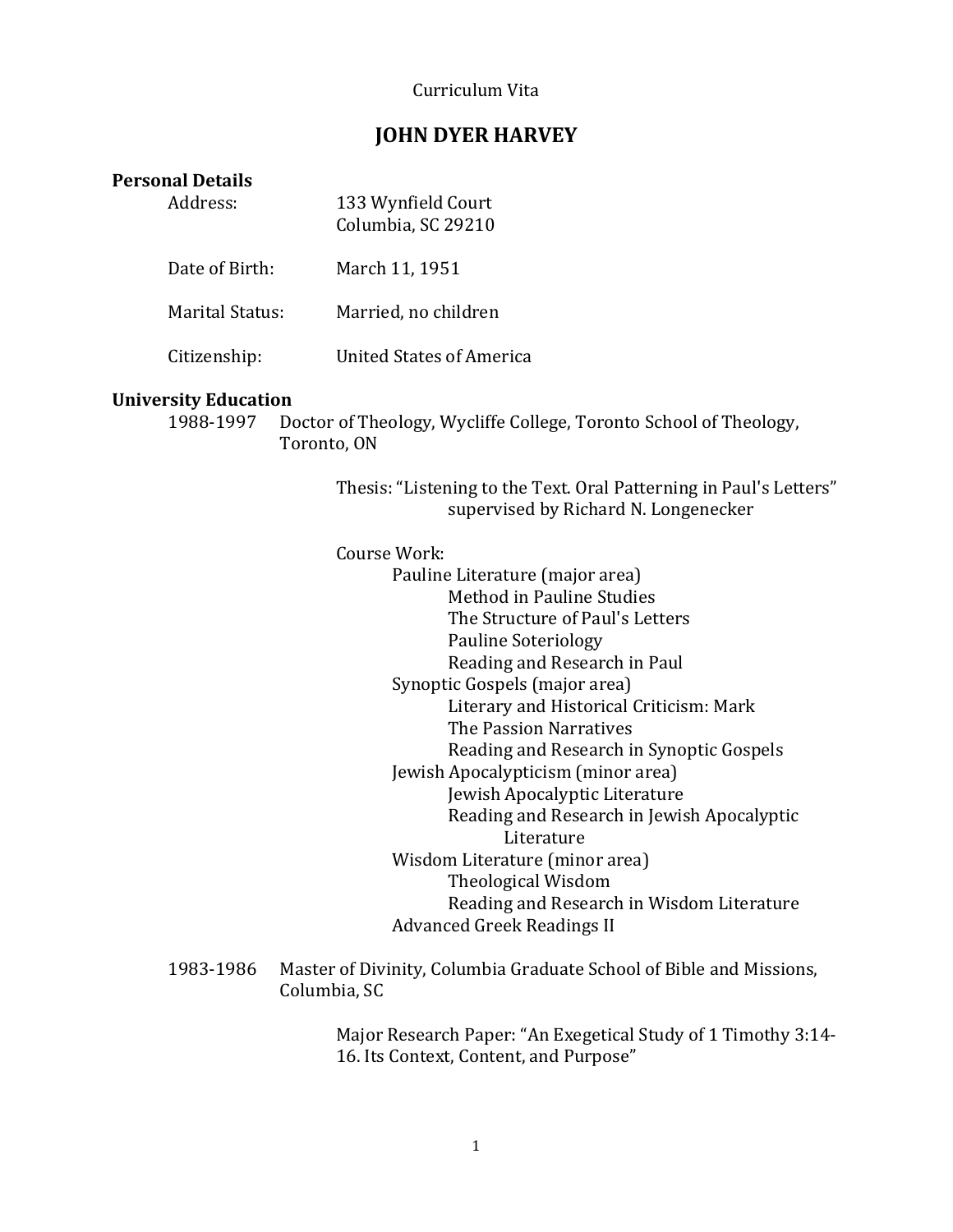Course Work: North American Ministries, New Testament Emphasis

1969-1974 Bachelor of Architecture, Bachelor of Arts (History of Architecture), Syracuse University, Syracuse, NY

## **Administrative Experience**

| <b>Since 2011</b> | Dean, Columbia International University, Seminary & School of<br>Ministry, Columbia, SC                                             |
|-------------------|-------------------------------------------------------------------------------------------------------------------------------------|
| 2004-2011         | Associate Dean for Instructions and Programs, Columbia International<br>University, Seminary & School of Ministry, Columbia, SC     |
| 2002-2004         | Director of Academic Programs, Columbia International University,<br>Seminary & School of Ministry, Columbia, SC                    |
| 2000-2009         | Coordinator, Advancement In Ministry (AIM) track, Columbia<br>International University, Seminary & School of Ministry, Columbia, SC |
| 1998-1999         | Interim Dean, Columbia International University, Seminary & School<br>of Ministry Extension Site, Korntal, Germany                  |

## **Teaching Experience**

Since 1992 Professor, New Testament and Greek, Columbia Biblical Seminary of Columbia International University, Columbia, SC

> Courses Taught: New Testament Greek 1 & 2: Beginning Grammar New Testament Greek 3: From Exegesis to Exposition New Testament Greek 4: Exegesis and Exposition of Romans New Testament Greek 4: Exegesis and Exposition of Ephesians New Testament Theology: An Introduction Matthew Acts Romans Biblical Studies Research and Writing Hermeneutics: Interpreting and Applying the Bible Foundations for Biblical Preaching Foundations of Spiritual Formation Preaching Missions from Matthew Online Courses: New Testament Greek 1 & 2: Beginning Grammar Hermeneutics: Interpreting and Applying the Bible Bible and Theology Integrative Seminar Romans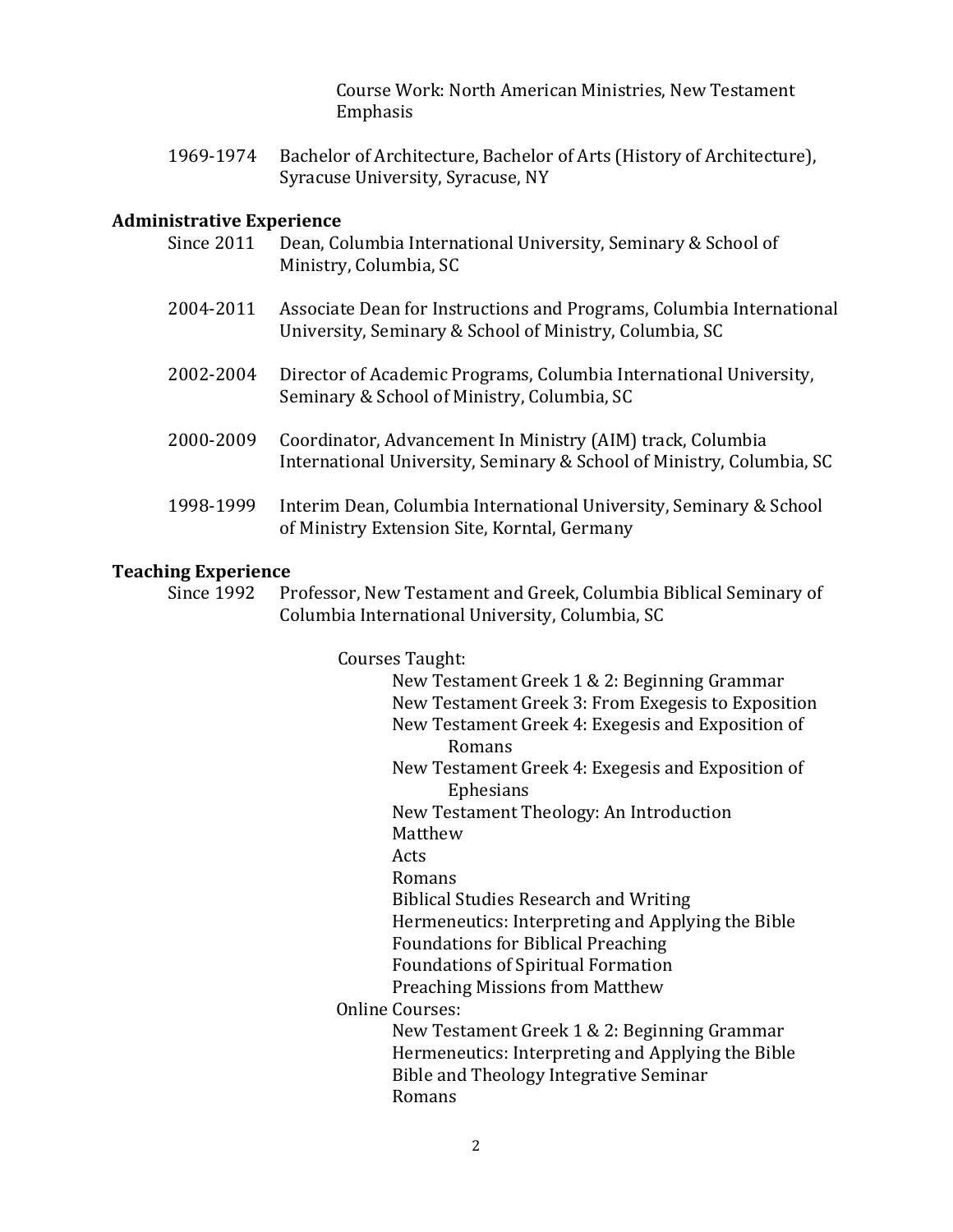- 1991-1992 Teaching Fellow, New Testament, Columbia Biblical Seminary & School of Missions, Columbia, SC
- 1989-1991 Teaching Assistant, Greek, Wycliffe College, Toronto School of Theology, Toronto, ON
- 1986-1989 Adjunct Faculty Member, Columbia School of Biblical Education, Columbia, SC
- 1986-1988 Faculty Assistant, Biblical Languages, Columbia Biblical Seminary & School of Missions, Columbia, SC

## **Other Professional and Ministry Experience**

| <b>Since 2010</b>     | Series Editor, Handbooks for New Testament Exegesis, Kregel<br>Publications                                                           |
|-----------------------|---------------------------------------------------------------------------------------------------------------------------------------|
| 2005-2006             | Stated Pulpit Supply, Rose Hill Presbyterian Church, Columbia, SC                                                                     |
| 2001 and<br>2002-2003 | Interim Pastor, Lake Murray Evangelical Church, Chapin, SC                                                                            |
| 2001                  | Teacher, Modular Course: Acts-Revelation, Christian Leadership<br>Training Institute, Grigoriople, Republic of Moldova                |
| 1999                  | Teacher, Modular Course: Life of Christ, Christian Leadership Training<br>Institute, Beltsi, Republic of Moldova                      |
| <b>Since 1997</b>     | Ordained Teaching Elder, Presbyterian Church in America                                                                               |
| 1996                  | Professor, Modular Courses: Acts and the Pauline Letters; Greek<br>Exegesis, Tyndale Theological Seminary, Amsterdam, The Netherlands |
| 1996                  | Short Term Missions Trip, Republic of South Africa, Zambia,<br>Zimbabwe                                                               |
|                       |                                                                                                                                       |

1974-1983 Architect, Various firms in Pennsylvania and North Carolina

## **Professional Society Membership**

Evangelical Theological Society

Institute for Biblical Research

### **Papers Read**

1988 "The 'We-Passages': Literary Convention or Eyewitness Account?," paper presented to the annual meeting of the South Carolina Academy of Religion, February 20, 1988.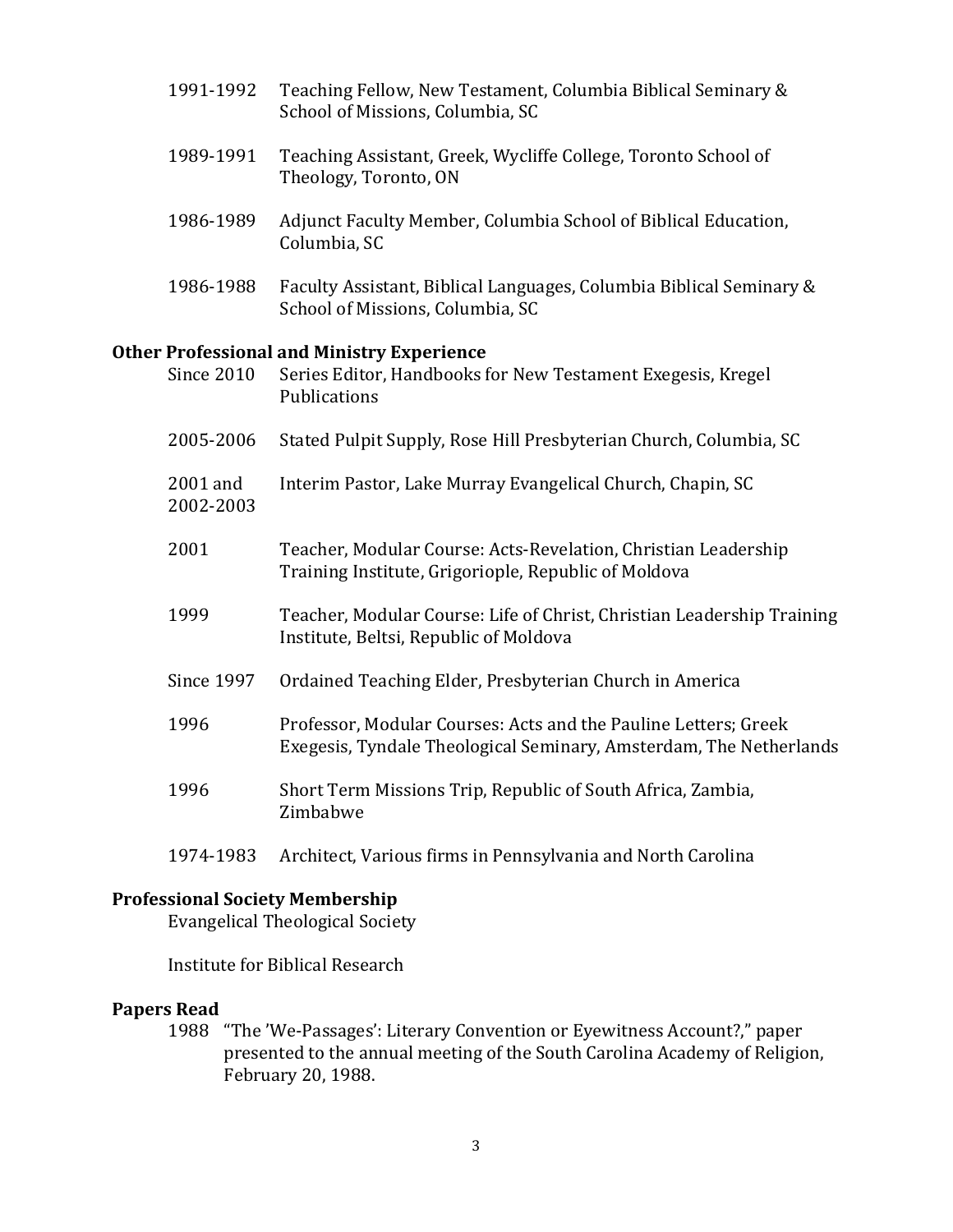- 1990 "The Structure of Paul's Letters: Philippians," paper presented to the annual meeting of the Evangelical Theological Society of Canada, May 14, 1990.
- 1994 "Oral Patterning in Paul's Letters," paper presented to the annual meeting of the Evangelical Theological Society, November 19, 1994.
- 1995 "Orality and Literacy in the First Century," paper presented to the annual meeting of the Evangelical Theological Society, November 18, 1995.
- 2001 "Recapturing an Ancient Paradigm. Orality and Its Implications for Biblical Studies," paper presented to the annual meeting of the South Carolina Academy of Religion, February 17, 2001. (Presidential Address)
- 2003 "What Has Acts to do with Paul? A Study in Method of Pauline Chronology," paper presented to the annual meeting of the South Carolina Academy of Religion, February 15, 2003.
- 2009 "Review of David L. Turner's *Matthew* in the Baker Exegetical Commentary on the New Testament series," paper presented at the Sixty-First Annual Meeting of the Evangelical Theological Society New Orleans, LA, November 19, 2009.

### **Monographs**

- 1998 *Listening to the Text. Oral Patterning in Paul's Letters*. ETS Studies 1. Baker.
- 2007 *Greek is Good Grief*. Wipf & Stock.
- 2008 *Anointed with the Spirit and Power: A Biblical Theology of Holy Spirit Empowerment*. P&R Publishing.
- 2012 *Interpreting the Pauline Letters*. Kregel Publications.
- 2017 *Romans*. Exegetical Guide to the Greek New Testament. B&H Publishing.
- 2019 *A Commentary on Romans*. Kregel Publications.

#### **Articles, Essays, Dictionary Entries**

- 1989 "Colossians 2:1-5 in the Structure of the Epistle." *Prolegomena* 1 (1989): 6– 12.
- 1992 "The 'With Christ' Motif in Paul's Thought." *JETS* 35 (1992): 329–40.
- 1993 "Toward a Degree of Order in Ben Sira's Book." *ZAW* 105 (1993): 52–62.
- 1996 "Citizenship." In *Evangelical Dictionary of Biblical Theology*. W. A. Elwell, ed. Grand Rapids: Baker, 1996.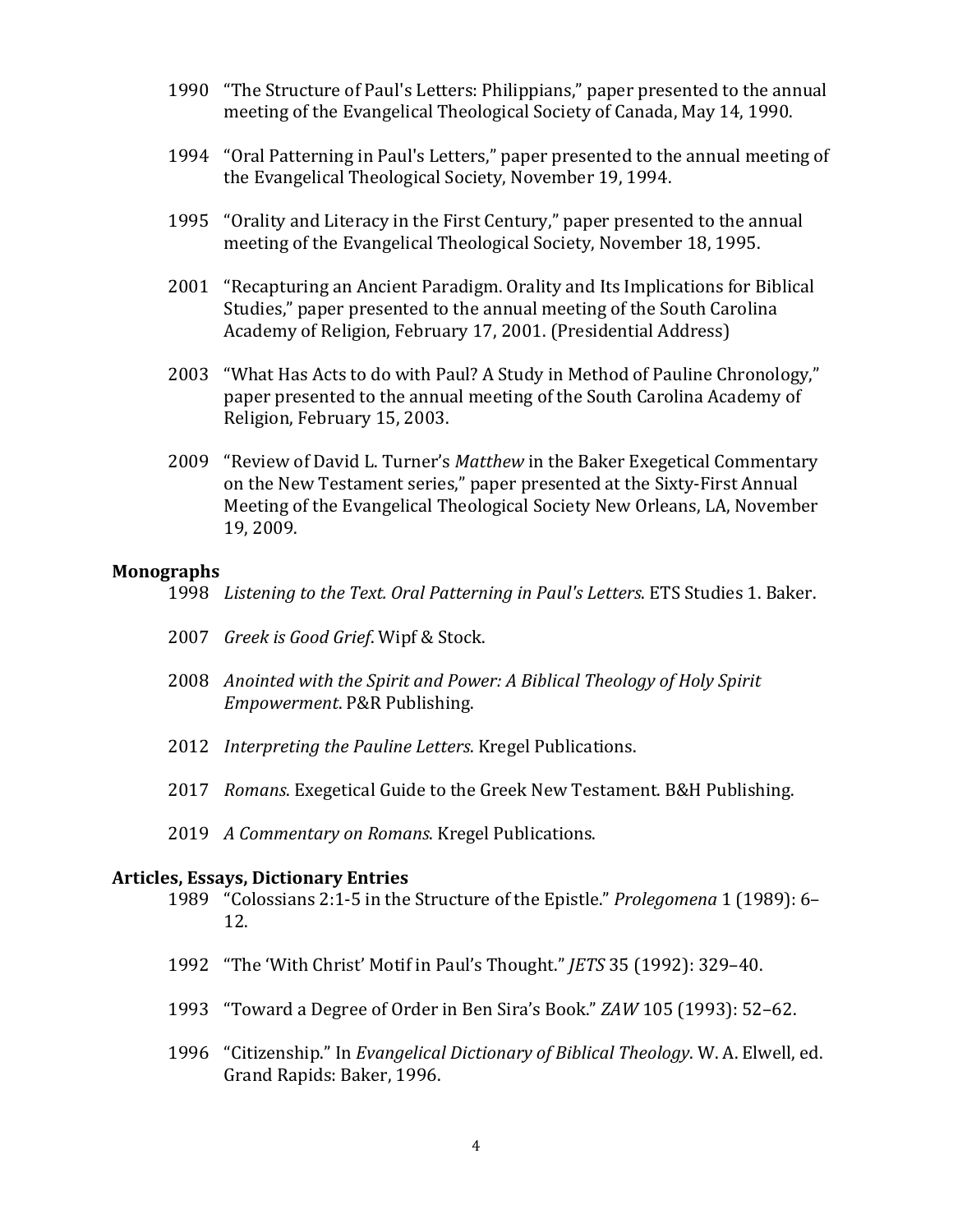- 1996 "Nature, Natural." In *Evangelical Dictionary of Biblical Theology*. W. A. Elwell, ed. Grand Rapids: Baker, 1996.
- 1998 "Mission in Jesus' Teaching." In *Mission in the New Testament: An Evangelical Approach*. W. J. Larkin, Jr. and J. F. Williams, eds. Maryknoll: Orbis, 1998. 30–49.
- 1998 "Mission in Matthew." In *Mission in the New Testament: An Evangelical Approach*. W. J. Larkin, Jr. and J. F. Williams, eds. Maryknoll: Orbis, 1998. 119–36
- 1998 "When Christ Returns—Will You Be Ready?" *Decision*, April 1998.
- 2000 "Biblical Criticism and Mission." In *Evangelical Dictionary of World Missions*. A. Scott Moreau, ed. Grand Rapids: Baker.
- 2000 "Redemption." In *Eerdmans Dictionary of the Bible*. David Noel Freedman, ed. Grand Rapids: Eerdmans.
- 2002 "Orality and Its Implications for Biblical Studies. Recapturing an Ancient Paradigm." *JETS* 45 (2002): 99–110.
- 2014 "Recognizing Normative Content in New Testament Narrative, with Special Attention Given to Luke-Act." In *Transformed from Glory to Glory. Celebrating the Legacy of J. Robertson McQuilkin*. C. R. Little, ed. Fort Washington, PA: CLC Publications. 79–96
- 2014 "Life in the Spirit according to McQuilkin and Paul." In *Transformed from Glory to Glory. Celebrating the Legacy of J. Robertson McQuilkin*. C. R. Little, ed. Fort Washington, PA: CLC Publications. 117–35.

### **Book Reviews**

- 1991 L. E. Keck, *Paul and His Letters*. Philadelphia: Fortress, 1988. In *JETS* 34 (1991): 522–23.
- 1992 F. Foulkes, *The Letter of Paul to the Ephesians*. Grand Rapids: Eerdmans, 1989. In *JETS* 35 (1992) 257–58.
- 1995 D. A. Black and D. S. Dockery, eds., *New Testament Criticism & Interpretation*. Grand Rapids: Zondervan, 1991. In *JETS* 38 (1995) 275–76.
- 1995 R. N. Longenecker, *Galatians* Dallas: Word, 1990. In *JETS* 38 (1995) 444–45.
- 1995 M. J. Harris, *Colossians and Philemon*. Grand Rapids: Eerdmans, 1991. In *JETS* 38 (1995) 446.